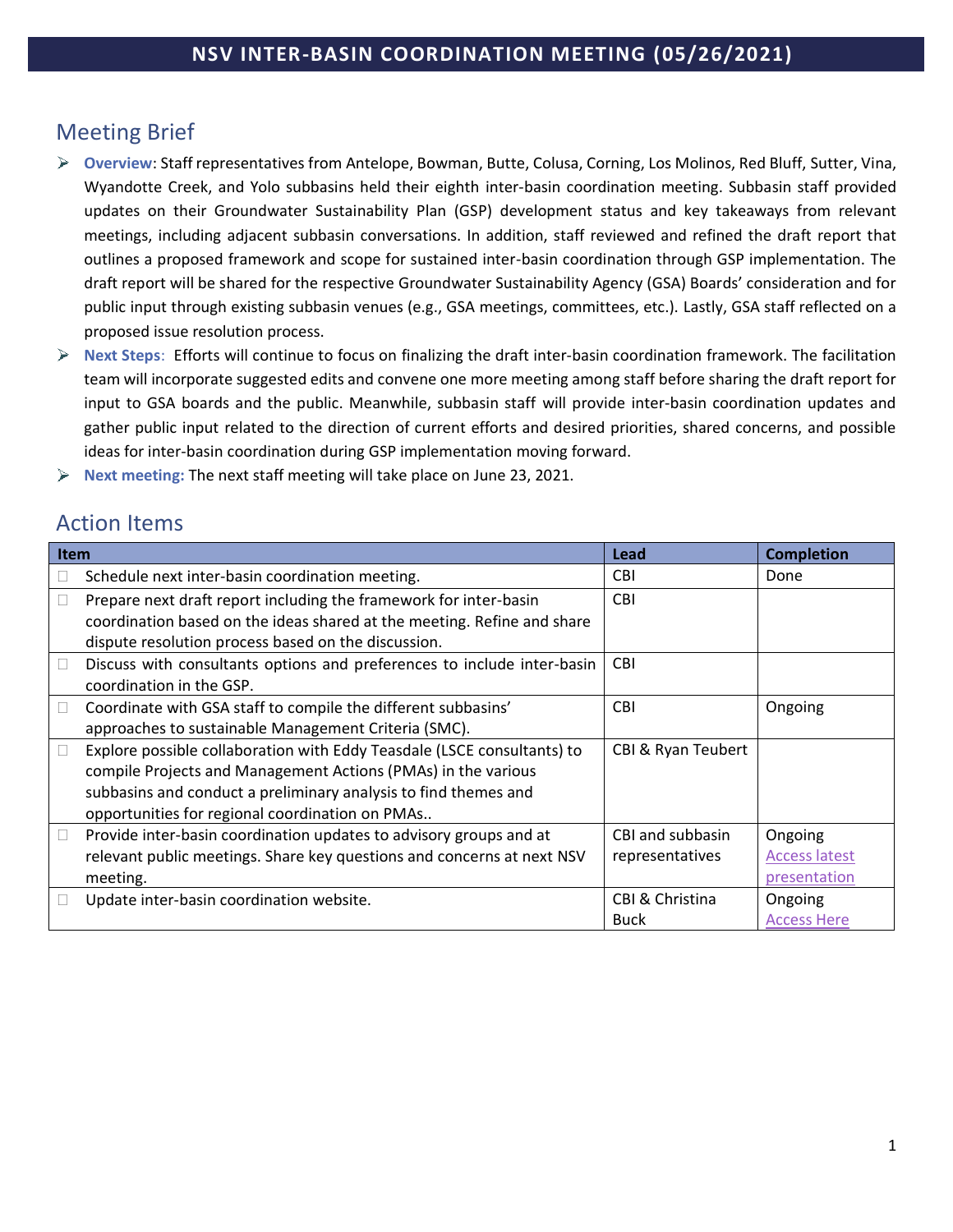# Summary

## **1. Meeting Purpose and Introduction**

This was the eighth meeting of staff to support the Northern Sacramento Valley (NSV) inter-basin coordination effort. The goal of this meeting was to review and refine the draft inter-basin coordination report outlining a proposed framework and scope for sustained inter-basin coordination through GSP implementation. The draft report will be shared for the respective GSA Boards' consideration and public input at existing subbasin venues (e.g., GSA meetings, committees, etc.). In addition, staff representatives provided updates on GSP development status, shared takeaways from adjacent subbasin meetings, and determined next steps for technical informationsharing efforts.

## **2. Meeting Summary**

Participants did not provide feedback or suggested edits to the previous meeting summary (4/26/21). The summary is available on the webpage [\[Access Here\]](http://www.buttecounty.net/wrcdocs/planning/SGWMA/InterbasinCoordination/210426_Summary_InterBasinCoordination_v2.pdf).

## **3. GSP Development Status Updates**

Subbasin staff provided updates on their GSP development status. For more subbasin specific updates, visit websites in the table below.

| <b>Subbasin</b>                | Website                   |  |
|--------------------------------|---------------------------|--|
| Antelope, Bowman, Los          | Website                   |  |
| <b>Molinos &amp; Red Bluff</b> |                           |  |
| <b>Butte</b>                   | Website                   |  |
| Corning                        | Website                   |  |
| Colusa                         | Websites (Glenn) (Colusa) |  |
| <b>Sutter</b>                  | Website                   |  |
| Vina                           | Websites (Vina)   (RCRD)  |  |
| <b>Wyandotte Creek</b>         | Website                   |  |
| Yolo                           | Website                   |  |

### **Update on Sacramento River Corridor Coordination**

Christina Buck (Butte County) provided an update on a meeting focused on the Sacramento River Corridor among consultants and representatives of Butte, Glenn, Colusa, and Tehama County subbasins. The goal was to continue discussions around the approaches to Groundwater Dependent Ecosystems (GDEs) used to draft SMC around the Sacramento River and its corridor.

### **Sustainable Management Criteria (SMC) Template**

Following up on the previous meeting, CBI and C. Buck (Butte County) developed a template to begin compiling information related to the approaches to establish SMC in each subbasin. GSA staff will coordinate with their respective technical consulting teams to fill out the template with information prior to the next meeting.

This document will serve as a centralized document for managers to reference and made public once GSAs have released SMC for public review.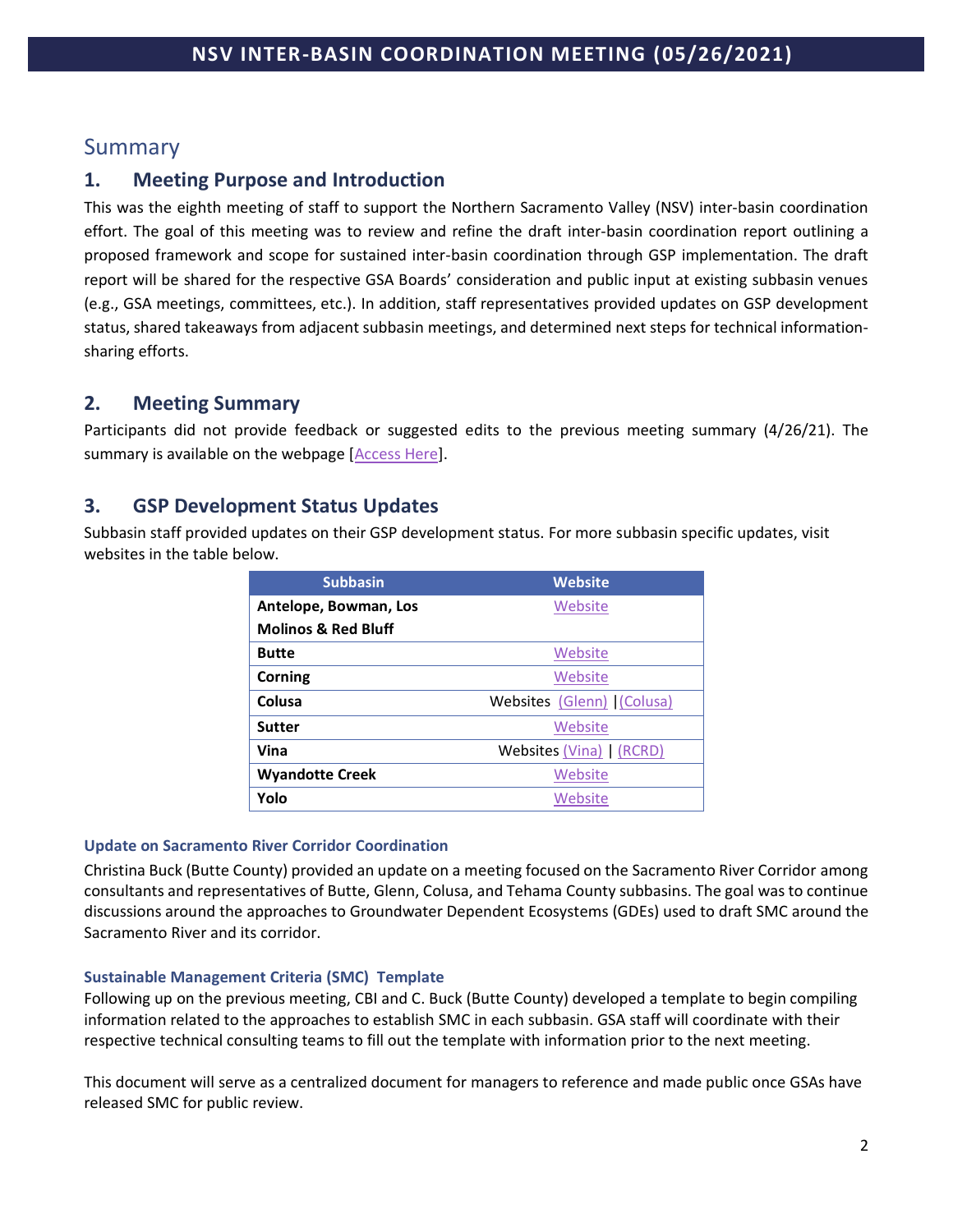## **4. Framework and Scope for Inter-basin Coordination**

The facilitation team revised the draft report outlining the intent and purpose of inter-basin coordination in the Northern Sacramento Valley, based on feedback received at the previous meeting. During the meeting, staff representatives discussed the scale (i.e., coordination groups, neighbor-to-neighbor, , regional) and timing for each of the individual pillars (i.e., ongoing, near term, and long-term). Timeframes included ongoing, near-term (at the 5-year update), or long-term (through GSP implementation).

| Pillar |                                                                                                                                                                                              | Scale(s)                   | <b>Timing</b>                        | <b>Feedback</b>                                                                                                                                                                             |  |
|--------|----------------------------------------------------------------------------------------------------------------------------------------------------------------------------------------------|----------------------------|--------------------------------------|---------------------------------------------------------------------------------------------------------------------------------------------------------------------------------------------|--|
| а.     | 1. Information-sharing<br>Inform each other on changing                                                                                                                                      | · Neighbor-to-<br>neighbor | Ongoing<br>Near-term (5-year         | Language may raise<br>concerns in terms of                                                                                                                                                  |  |
|        | conditions (i.e., surface water cutbacks,<br>land use changes, policy changes that<br>inform groundwater management)                                                                         | • Coordination<br>groups   | update)<br>Long-term<br>(through GSP | funding needed.<br>Add dependent on<br>circumstances and                                                                                                                                    |  |
| b.     | Share annual reports and interim<br>progress reports                                                                                                                                         |                            | implementation).                     | contingent upon<br>funding availability                                                                                                                                                     |  |
| c.     | Share data and technical information and<br>work towards building shared data<br>across basin boundaries (e.g., monitoring<br>data, water budgets, modeling inputs<br>and outputs, and GDEs) |                            |                                      | Incorporate broader<br>language with less<br>specificity to avoid<br>creating unnecessary<br>conflicts.<br>Emphasize move<br>$\bullet$<br>towards "shared<br>understanding" and<br>baseline |  |
|        | 2. Joint analysis & evaluation                                                                                                                                                               | Neighbor-to-<br>$\bullet$  | Near-term (5-year                    |                                                                                                                                                                                             |  |
| а.     | Evaluate and compare contents of GSPs                                                                                                                                                        | neighbor                   | update)                              |                                                                                                                                                                                             |  |
|        | with a focus on Basin Setting, Monitoring<br>Networks, SMCs, and PMAs. Identify                                                                                                              | • Coordination<br>groups   | Long-term<br>(through GSP            |                                                                                                                                                                                             |  |
|        | significant differences and uncertainties                                                                                                                                                    |                            | implementation).                     |                                                                                                                                                                                             |  |
|        | related to cross-boundary flows and                                                                                                                                                          |                            |                                      |                                                                                                                                                                                             |  |
|        | stream-aquifer interactions at                                                                                                                                                               |                            |                                      |                                                                                                                                                                                             |  |
|        | boundaries, including data, methods, and                                                                                                                                                     |                            |                                      |                                                                                                                                                                                             |  |
|        | assumptions. Identify relevant issues of<br>concern related to groundwater                                                                                                                   |                            |                                      |                                                                                                                                                                                             |  |
|        | interaction at the boundaries.                                                                                                                                                               |                            |                                      |                                                                                                                                                                                             |  |
| b.     | Engage in analysis and evaluation of                                                                                                                                                         |                            |                                      |                                                                                                                                                                                             |  |
|        | SMCs between GSPs to assess impacts                                                                                                                                                          |                            |                                      |                                                                                                                                                                                             |  |
|        | and identify significant differences and                                                                                                                                                     |                            |                                      |                                                                                                                                                                                             |  |
|        | possible impacts between subbasins that                                                                                                                                                      |                            |                                      |                                                                                                                                                                                             |  |
|        | could potentially lead to undesirable<br>results                                                                                                                                             |                            |                                      |                                                                                                                                                                                             |  |
|        | 3. Coordination on mutually beneficial activities                                                                                                                                            | Neighbor-to-               |                                      |                                                                                                                                                                                             |  |
| а.     | Communicate, coordinate, and                                                                                                                                                                 | neighbor                   |                                      |                                                                                                                                                                                             |  |
|        | collaborate on mutually beneficial                                                                                                                                                           | Coordination               |                                      |                                                                                                                                                                                             |  |
|        | activities, which could include joint                                                                                                                                                        | groups                     |                                      |                                                                                                                                                                                             |  |
|        | monitoring, joint reporting, regional<br>modeling, and other efforts to address                                                                                                              | Regional: NSV              |                                      |                                                                                                                                                                                             |  |
|        | data gaps at subbasin boundaries.                                                                                                                                                            | <b>IRWM</b>                |                                      |                                                                                                                                                                                             |  |
| b.     | Collectively pursue funding and                                                                                                                                                              |                            |                                      |                                                                                                                                                                                             |  |
|        | collaborate on mutually agreed upon                                                                                                                                                          |                            |                                      |                                                                                                                                                                                             |  |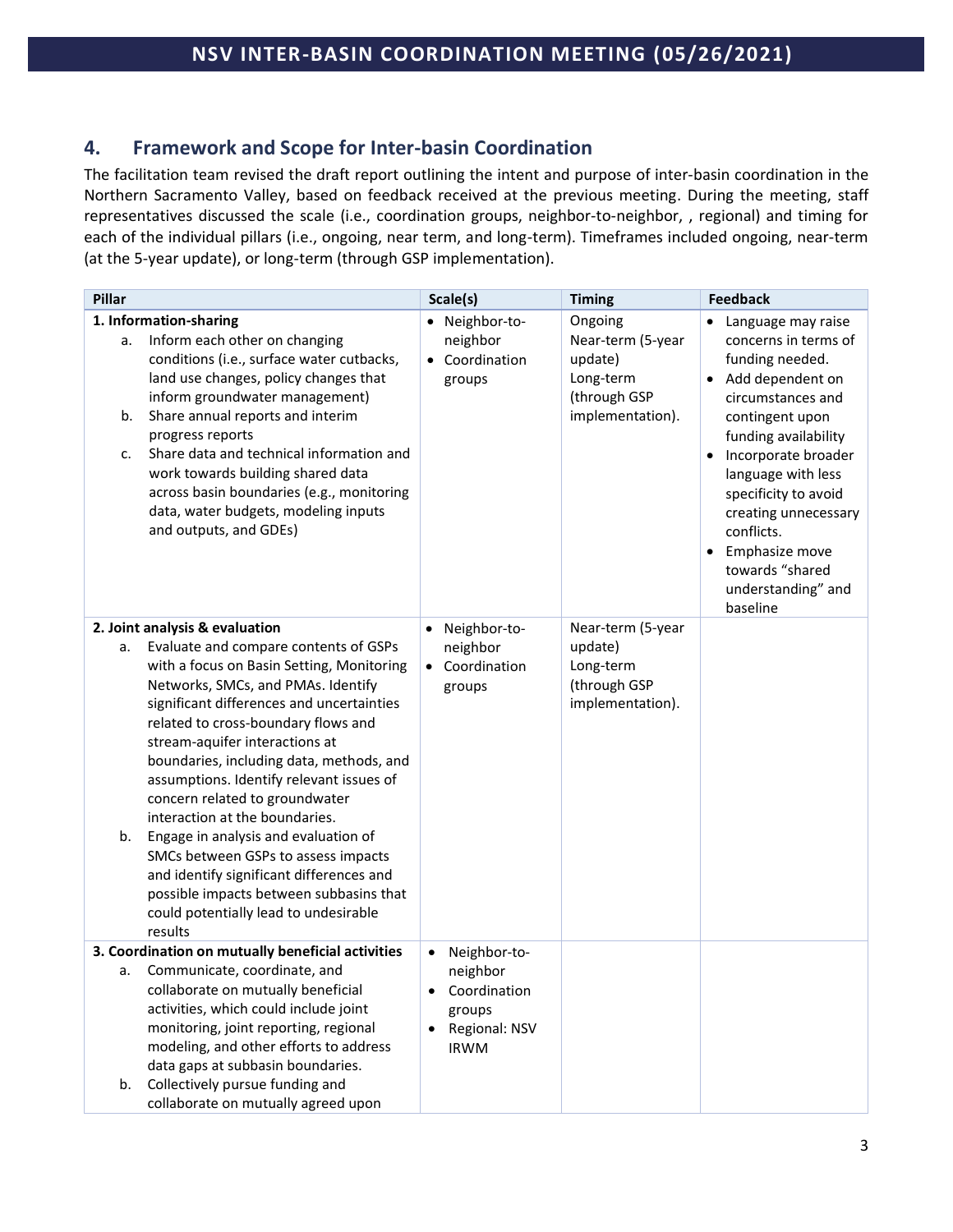## **NSV INTER-BASIN COORDINATION MEETING (05/26/2021)**

| c. | projects and management actions that<br>provide benefits across boundaries.<br>Leverage existing collaboratives (NSV<br>IRWM, etc.)                                                                     |                                                                                    |                                                          |
|----|---------------------------------------------------------------------------------------------------------------------------------------------------------------------------------------------------------|------------------------------------------------------------------------------------|----------------------------------------------------------|
| а. | 4. Coordinated communication and outreach<br>Coordinate and collaborate on regional<br>scale public engagement and<br>communication strategies that promote<br>awareness on groundwater sustainability, | <b>Regional: NSV</b><br><b>IRWM</b> and<br><b>NCWA</b><br>Groundwater<br>Committee |                                                          |
|    | enhance public trust, and maintain<br>institutional knowledge and establish a<br>foundation for long-term collaboration.                                                                                |                                                                                    |                                                          |
|    | 5. Non-binding<br>a. Honor the individual authorities of GSAs                                                                                                                                           |                                                                                    | Remove as pillar and<br>include in description<br>above. |

#### **Review Process**

The draft report will be shared as staff recommendations for the respective GSA Boards consideration and for public input through existing subbasin venues (e.g., GSA meetings, committees, etc.). Staff discussed the decisionmaking process for "adopting" the framework or for GSAs to incorporate common language into the GSPs. Some staff suggested including the inter-basin coordination framework in the GSP as an Appendix and incorporating specific sections of the report into the body of the GSP, based on individual subbasin needs and priorities.

#### **Proposed process:**

- 1. GSA staff develop proposed framework (May 2021)
- 2. Content from the draft framework discussed within each subbasin-specific GSA public venues for input and feedback (early June 2021)
- 3. Input received is incorporated into framework and report (late June 2021)
- 4. Draft report brought to GSA boards for consideration and direction (July 2021)
- 5. Any additional board input addressed by staff group (July-August 2021)
- 6. Final report brought to boards for possible inclusion in draft GSPs (late August 2021)
- 7. Following public review of GSPs, public comments brought to staff group for refinement (and boards, if substantive) before including in final GSPs (November 2021)
- 8. Include framework report in GSP (December 2021)

#### **Discussion:**

- Staff suggested softening the language, removing "commitment to," and rather present the pillars as a "menu of options" neighboring subbasins can draw from, depending on individual needs and challenges. GSA Boards could decide which options they would support and/or incorporate, acknowledging circumstances may change with time. Subbasins could include the report as an appendix relevant to all. Neighboring subbasins each decide how to include specifics of coordination, which could be a mix of the options presented.
- Some staff were concerned with the timeline presented, acknowledging time and resource constraints, capacity, and competing priorities as they develop their GSPs. While there was overall agreement for including the report as an appendix to the GSPs and drawing on its content, as needed, in specific sections of the GSP and update yearly, staff would like to bring this information to their consultants to discuss this further.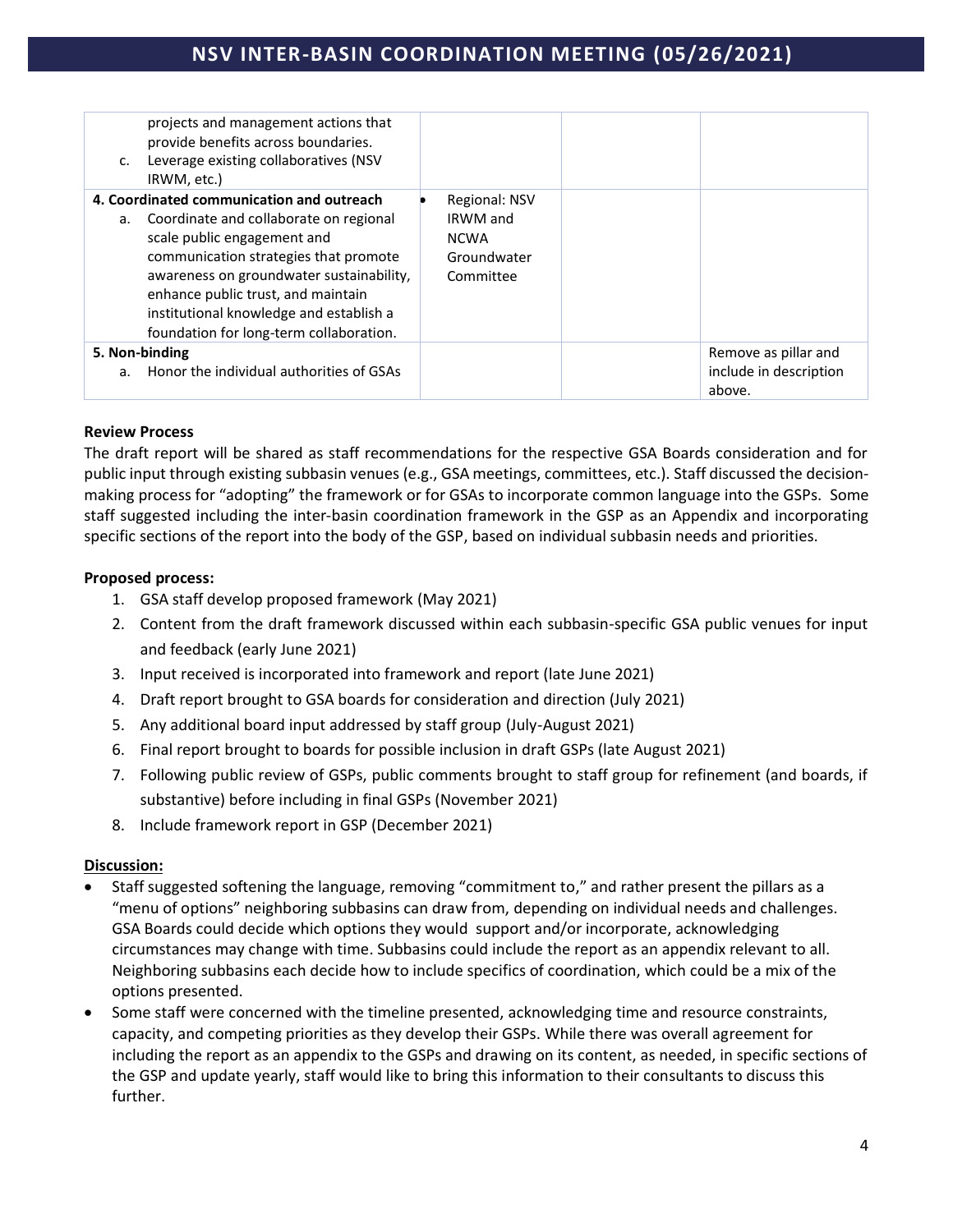• Staff suggested including specific discussion questions to guide GSA feedback.

### Possible Issue Resolution Process

CBI prepared a document describing the purpose, types, and examples of issue resolution processes. There are many options to identify and resolve issues that involve different parties, goals/objectives, and resources. Ideally, issue resolution processes are thoughtfully designed and tailored to specific contexts. The broader goal for such a process can tailored to meet the agencies' long-term needs, considering local dynamics, desired outcomes, and expected uses. Goals can include keeping it efficient, maintaining relationships, ensuring quality of the process, fostering participation and community engagement, etc.

The facilitators prompted a discussion about the possible inclusion of an issue resolution process in the inter-basin coordination framework and the desired level of specificity that would be agreeable and beneficial. The figure below shows a tiered dispute resolution process presented for consideration. Parties could begin with negotiation, which gives the parties control over the process and outcomes. Then, mediation, which brings in a third-party neutral (mediator) to facilitate the discussion and help parties work towards resolving issues. Often, negotiation and mediation lead to "non-binding" outcomes, non-enforceable by courts. Parties could opt to move towards arbitration or litigation, which are controlled by a third party (arbitrator or judge/jury) and can lead to binding and non-binding outcomes.

#### **Negotiation**

•Parties can attempt to resolve the issue internally through informal negotiations.

Coordination Groups

•Parties can bring issue to coordination group(s) for joint problem solving. Coordination Groups could work to assess the issue, gather information, and explore options for resolution (with or without support from a facilitator).

#### Mediation

•If the parties cannot resolve the issue [in X amount of time], the parties would hire a mediator, prior to pursuing legal action.

#### Arbitration/ Litigation

•If the issue cannot be resolved through mediation, any party could pursue any legal remedies available (e.g., arbitration, litigation).

#### **Discussion:**

- Staff representatives leaned towards a tiered approach and would like to avoid the level of specificity in the approach to avoid creating unnecessary conflicts.
- Staff shared that subbasin attorneys may have strong opinions related to issue resolution processes. Eventually, any process described would need review by legal teams, which requires a longer timeframe.
- This version of the report could describe a general desire to establish an issue resolution process. Neighboring subbasins could consider developing a more elaborate process by the first five-year update.
- Staff would like to present the document outlining the various types of dispute resolution clauses and some discussion questions to their boards for consideration.

#### **Outcomes & Next Steps:**

- CBI will work with Ryan Teubert (Tehama County) and explore possible collaboration with their technical consultants to conduct a preliminary analysis on the compiled list of PMAs in the various subbasins.
- CBI will incorporate changes to the inter-basin coordination framework and incorporate elements of the issue resolution processes, based on the discussion.